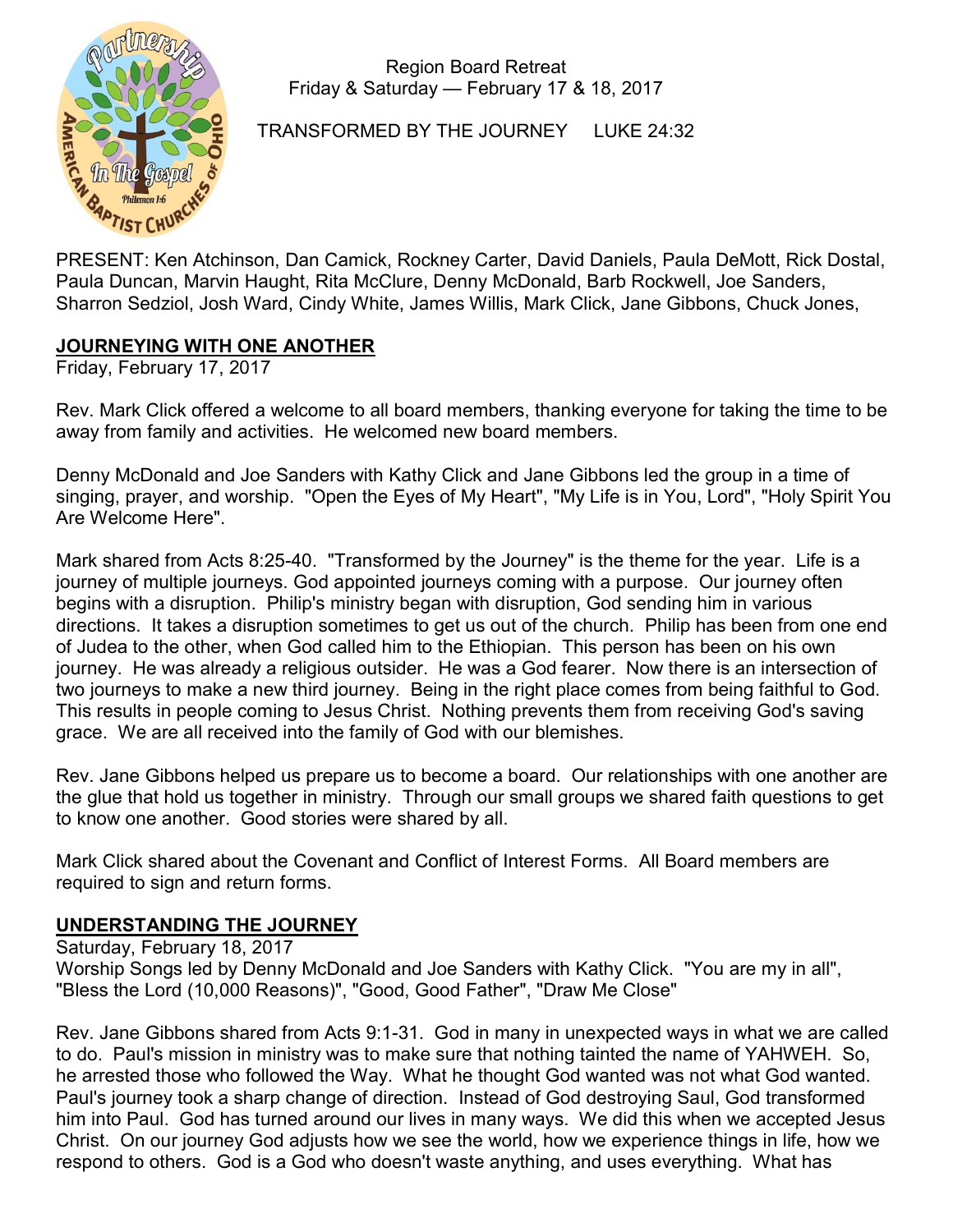transpired in your life to help you be better equipped to follow Jesus, to share His grace, to serve in His name? We closed by hearing "Blessings" by Laura Story.

# TRANSFORMED IN UNEXPECTED WAYS

Dr. Ernest Jones shared how close the journey is for him. Through his physical struggles he proclaimed that he never lost faith in God.

The theme for the year came to Dr Jones as he prayed in the conference room of the offices in Granville. He was surrounded by the various scriptures on the posters. In Luke 24:32&45 Jesus opened by their minds to the scriptures. The transformation God may have in mind is deep change. God changing us despite the things going on around us. The impact of the journey is the encounter with crises and overcoming it. We are changed by the overcoming of the crises. God may instigate the crises. We are bewildered and praying without hearing an answer. God could be saying, "The way we used to pray is no longer sufficient." Through this we realize that we praying like we are praying for the first time. In crises we may become paralyzed, anger, or do our own thing. But God is sending us signs. We are like the disciples in Luke we are going back to old ways of life. Then Jesus meets them on the road prepping them for transformation. God understands our humanness: doubts, fears, and even anger. We need to give it to God. Psalm 42 sitting before God. We have to travel the valley of the shadow of death. We need to know the shepherd, to stop and look at him. We need to yield to God. To hear God, to listen to our bodies, in order to detoxify. We must be a willing, active participant on the journey of transformation. God will not force us because God is love. The disciples on the road were crushed by the events in Jerusalem. They could not stop replaying those events. In crises we close down, but we need to open up. Jesus opened to them to God's truth. Jesus showed up in their struggle. He linked their trauma to a deeper meaning. Jesus revealed what they need to understand salvation not just the cross. Transformation sparks a different world view and action. Jesus is constantly seeking to change us. We are called to embrace the uncertainty because God is already in the uncertainty. The certainty comes when are open to allow God to come in. This is when God blesses us. There is no power in uncertainty unless we give it power in our fear. God is going to do something that we have not expected.

## THE SHAPE OF THE JOURNEY

Worship Songs led by Denny McDonald and Joe Sanders with Kathy Click. "Because of Your Love", "Mighty to Save", "Wonderful Merciful Savior"

Prayer Dr. Ken Atchinson

Jane spoke about upcoming ministries 2017.

1) Leadership Conference was discussed by David Nufer. The Conference is April 28 and 29 at First Baptist Newark, Ohio. This conference is entitled Preferred Path by Dr. Karl Slaikeu. The focus is on Communicating, Building Community and Conflict Resolution. Three pricing options for Friday only, Saturday only, and Friday and Saturday. Dr Slaikeu's course on conflict will be available to be used in our local churches. Grants are available for pastors. Please register before April 21. This is event prepares God's people for a testimony in the world of conflict in which we live.

The Mission of the Region is to help build healthy churches for Jesus Christ. The Leadership Conference is intentionally designed to build up our local congregations. Annually it is equipping people to carry out the mission in their local setting.

2) Student Ministries was introduced by Mark Click. He shared a promotional video for Converge 2017 on March 31 and April 2. Dare to Share is no longer coming to Ohio. About twenty-five youth leaders from around the Region who have recommended a threefold approach. More than a half this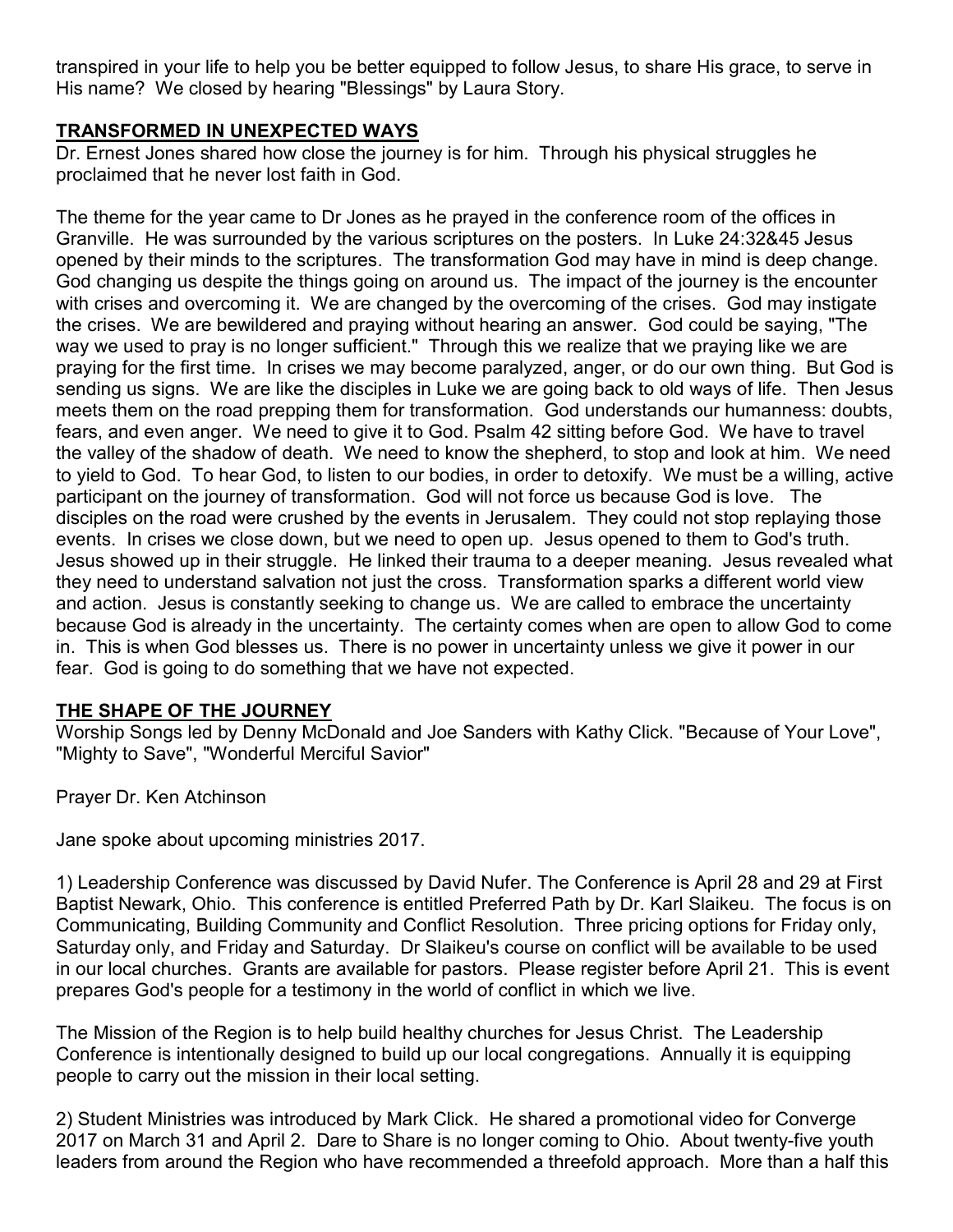group were volunteers working in churches with less than a dozen students. Part One is Converge, a large conference with national speakers and musicians. First Baptist Lima is hosting worship on April 2 for students. Part Two is inter-generational Mission Trip to Clendenin, WVA from June 19-23. This trip is being coordinated through Market Street Baptist Church of Zanesville under the guidance Rev Howard Thompson. April 22 at the Region Office is an informational meeting. This work trip will include working in an area recovering from a flood, ministry with children, and worship experiences. Part Three is the Christian Music Festival in Newark, Ohio on August 19, 20. Camping will be available at the sight with worship on Sunday morning at First Baptist Newark. Speakers and bands are still being confirmed later.

3) Leadership Academy was introduced by Jane Gibbons. This ministry has changed over the years. It has been designed for Christians who want more. Through the years individuals have gone onto be ordained and are pastors in churches. This year marks the first year that ABC-OHIO and the Cleveland Baptist Association. Leadership will be from both regions. It is now titled Ohio Leadership Academy. Partial funding is coming from a grant. Rev. Kevin Hairston is the new dean.

4) Mentor Training is for new to ABC-USA, new pastors in Associations, pastors having completed Leadership Academy for three years. This will also coincide with a conference in Cleveland, May 3-4. New Pastors in twill be paired with Associate Regional Ministers to help train and guide them through ministry issues. Dr Phil Bergey from Design Group International will be training the Mentors.

Jane distributed numerous forms about these activities.

## BUSINESS MEETING AGENDA

Call to Order by Rev. James Willis, President American Baptist Churches of Ohio

Consent Agenda Board of Regional Ministries Meeting Minutes from Nov. 5, 2016 Denny McDonald moved Rockney Carter second Approved.

(SUBMITTED) OFFICE OF THE FUTURE TASK FORCE REPORT FEBRUARY 13, 2017

On November 10, 2016, our realtor, Bill Mickey of ReMax Premier Choice in Granville, called with a verbal cash offer from the same prospective buyer who gave us an unacceptable cash offer at the end of 2015. The current cash offer was for them to buy our building for \$425K with us leasing from them approximately 2400 square feet at \$12.50 per square foot for a minimum of 2 years, with common fees of \$700 totaling \$3200/month plus our share of utilities. Bill recommended that we counter offer \$450K. In talking with the task force members it was decided to counter with \$450K and \$10 per square foot with a request for a written contract proposal.

The written Real Estate Purchase Contract dated November 15, 2016, stated the following: RENTALS AND OTHER PRORATIONS: Rents and operating expenses shall be prorated as of the date of closing. Security deposits, if any, shall to be paid by Buyer at closing. CURRENT OWNER TO RENT 2,600 SQ FT FOR \$2,200.00 (TWENTY-TWO HUNDRED DOLLARS) PER MONTH PLUS 50% OF THE HOA FEE, PROPERTY TAXES AND UTILITIES FOR A 3 YEAR LEASE - FORMAL LEASE TO FOLLOW.

Bill felt that the lease proposal was a "very fair rate for commercial for Granville" (they did lower the square footage rate) and that 50% of HOA Fees at \$360/month plus taxes at \$592/month (reflects reduced taxes at \$14,202/year divided by 12) and utilities was "very typical";. This would amount to a lease payment of \$3,152 per month plus utilities for 2600 square feet. However, this written contract specified \$450K with a 3 year lease. Bill also mentioned in an email that the prospective buyer planned to have a tenant in the basement. Matt Thomas of DGI provided financial implications on our part for such a sale with leaseback.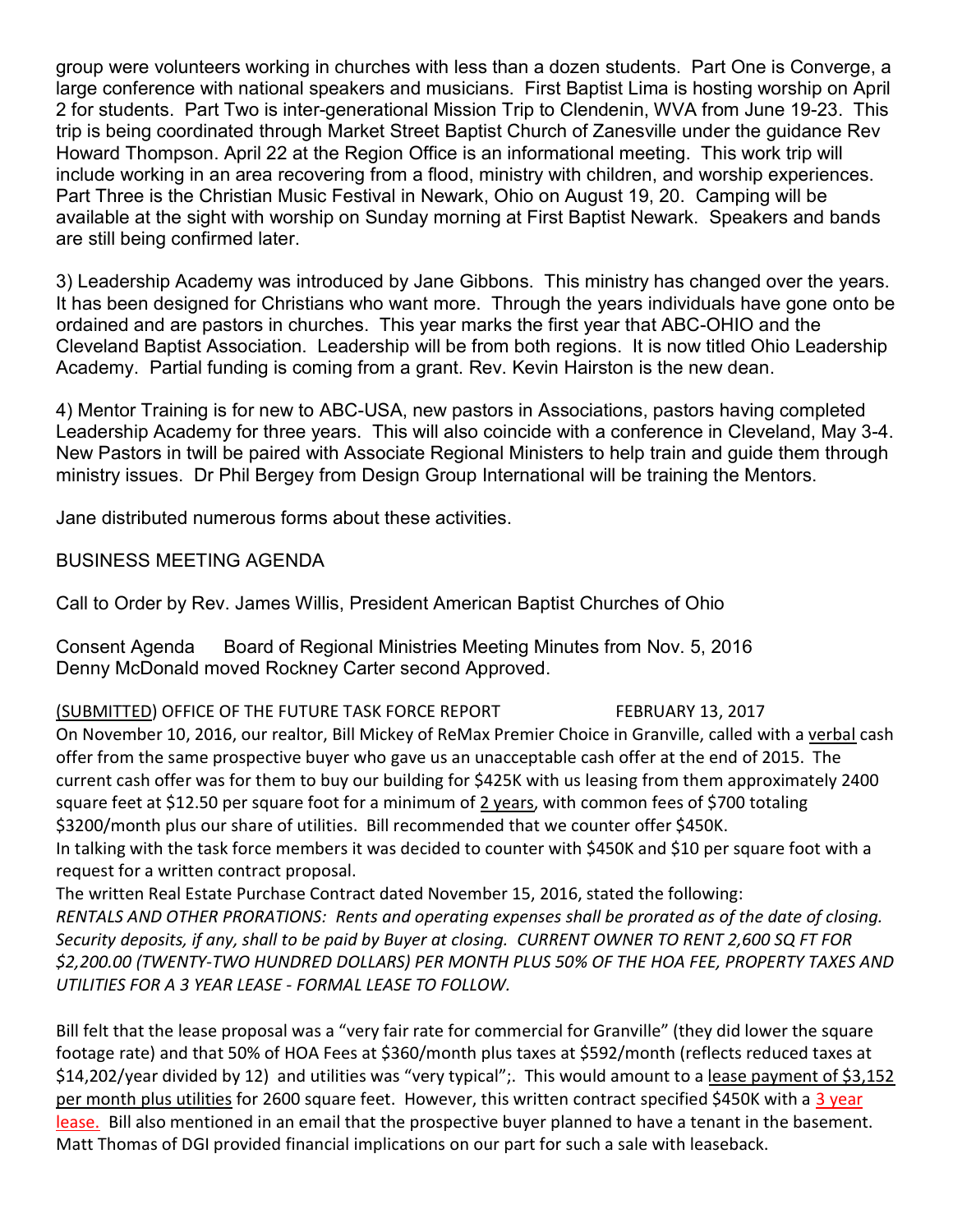We asked if they would entertain "an early out clause with no penalty" on the 3 year lease if we left in two years. Their answer was \$450K for a 3 year lease OR \$415K for a 2 year lease.

Dr. Jones, who was on a medical leave of absence, did weigh in on November 16<sup>th</sup> with a lot of concern about their unwillingness to negotiate and a distinct sense of unease about proceeding any further with this offer. Since his arrival he has not had the opportunity to discuss and clarify with the task force the history of our decision to sell/lease the building. We all felt that such a discussion is necessary and would be beneficial in determining our next steps.

Thus, our realtor was notified that we could not accept either offer: \$450K with a 3 year lease OR \$415K with a 2 year lease. Bill was advised that the task force needed time for further in depth conversation with Dr. Jones in 2017 before proceeding with the sale or lease of the building and would not entertain any further offers until Spring of 2017. He said he would keep the building on the market and notify us if there are any other interested buyers in the meantime.

Since many questions came up during the discussion among task force members about this offer, we do plan to more fully explore our directions and options with Dr. Jones as we envision the ABC/Ohio Office of the Future.

Respectfully submitted,

Sharron F. Sedziol, on behalf of the Office of the Future Task Force: Dr. Ernest Jones, Executive Minister; James Willis, Sr., President; Joe Sanders, Secretary; Rick Dostal, Treasurer; Marva Hughes, Past President; Reg Martin, BFI Chair; and Sharron Sedziol, Past President

Financial Reports / 2016 Budget Ratification/ In-House Accounting Mr. Rick Dostal Treasurer, American Baptist Churches of Ohio

Baptist Foundation Incorporated has received funds from the Resurrection Crossroads in Xenia for rent. Our contract ends with them in September and discussions will be taking place with staff and church leadership. There are furnace issues and the church wants to work on curb appeal. David Ball, region attorney has reviewed the legal issues. BFI has received funds for a parsonage for a pastor. These funds are being held.

The audit of the books is finished.

A big thank you to staff for their hard work in keeping expenses at a minimum.

(SUBMITTED) ABC Ohio Board Retreat Treasurer's Report February 17, 2017

Personally I am involved in a study called the Gospel according to Jonah. Now you probably don't equate the Gospel message with an Old Testament prophet. One of the very first questions asked in the study guide is "who is the main character?" Some might say Jonah, some might say the fish, after all he saved the ship that Jonah was on and he saved Jonah, but in the end God was and still is the main character. Jonah was given a command and he had three options – "stay" – "go" – "run". He not only ran, he ran in the opposite direction in his mind as far away from God as possible.

Why would I start my report using this story from the Bible? I have come to appreciate this is not just a story, it is an account of a relationship between God and Jonah. It is also a lesson for me to make an application to compare my response to the commands from God.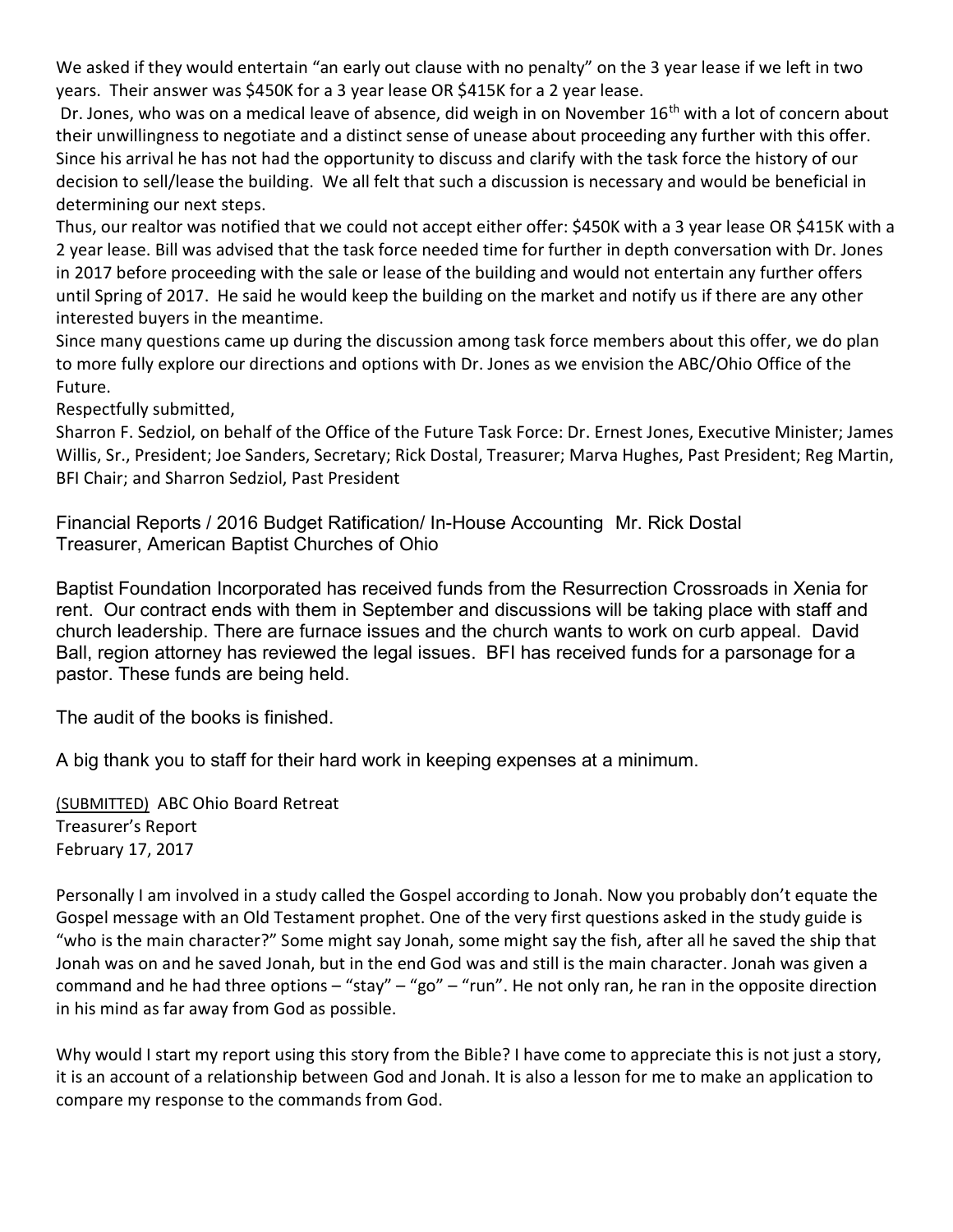The times in which we live are challenging - Not only the financial but the physical, social and spiritual challenges that we have faced and will continue to face are numerous and rapidly changing. Just when we think things are settling in place and we experience a little more stability than we had the previous year, we learn we will be without the full services of Dr. Jones due to a cancer diagnosis that would require surgery and some extensive recovery. Through it all God has continued to do what only God can do. He has brought healing to Dr. Jones, He has brought us through one of the worst election cycles any of us can remember and it is my prayer that God will heal this Nation. We need Him more now than ever. What is our response to commands from God? If we are to experience God in the midst of the storms we have to run in to the storm not away from it.

We have spent much time in prayer, not only individually but also corporately. We came together at the Board Retreat in February 2015 with the theme for the year from Ecclesiastes 4:12 - "a cord of three strands is not easily broken." We were all given key rings with 3 woven strands as a reminder of our need, as our Region President, Sharron Sedziol wrote "to be in authentic relationships between ourselves and others with God as the central strand knitting us together for His glory."

Last year our theme was Partners in the Gospel – taken from the book of Philemon we find three points of emphasis in this partnership – Partnering with One Another, Partnering in Understanding and Partnering for the Sake of Christ. I find it interesting that for the last several years our themes have been about strengthening the bonds between us as a Board, our constituent churches and more importantly with God. The Region continues to look for ways to accomplish its mission of "building healthy churches that impact the world for Christ."

This year our theme is "transformed by the journey" from Luke 24:32. I won't take time here to discuss what this means for us, but for me, I can say that I am being transformed by the journey. Not only our journey here, but my journey each and every day through life.

Every year for the last several years one or more of us from the Finance and Investment Team have stood before you and presented a snapshot of where we are financially and where we believe the challenges lie in the days ahead.

While the Region has been able to "balance" the budget, we have done so at the expense of our reserves, this is not a sustainable model. One of the bright spots in all of this is the fact that, through the end of the 2016, that actual giving through American Baptist Mission Support came in ahead of budget by \$41,984.13 (actual \$347,546.59 vs. budget \$335,691.60). The down side to this is for the last several years the amount of revenue through ABMS has steadily declined and we are anticipating a decline of approximately \$23,000 dollars for 2017 from \$335,000 down to \$312,000. This portion of the revenue is not adequate to cover the operating budget so we are dependent on the reserves and the investments to make up the difference.

#### See Financial Reports

- 1. Monthly Revenue Trends 2016
- 2. 2016 Financial Report

The year-end deficits as reported on page 16 point out just how dependent we are on the income from investments and windfalls (real or otherwise). These investments not only support programs and ministry to the churches, but also support day to day operations through the Region Office.

When we look at the numbers – you will see that without the following we are in deficit:

1. Xenia Church Building: \$337,250.00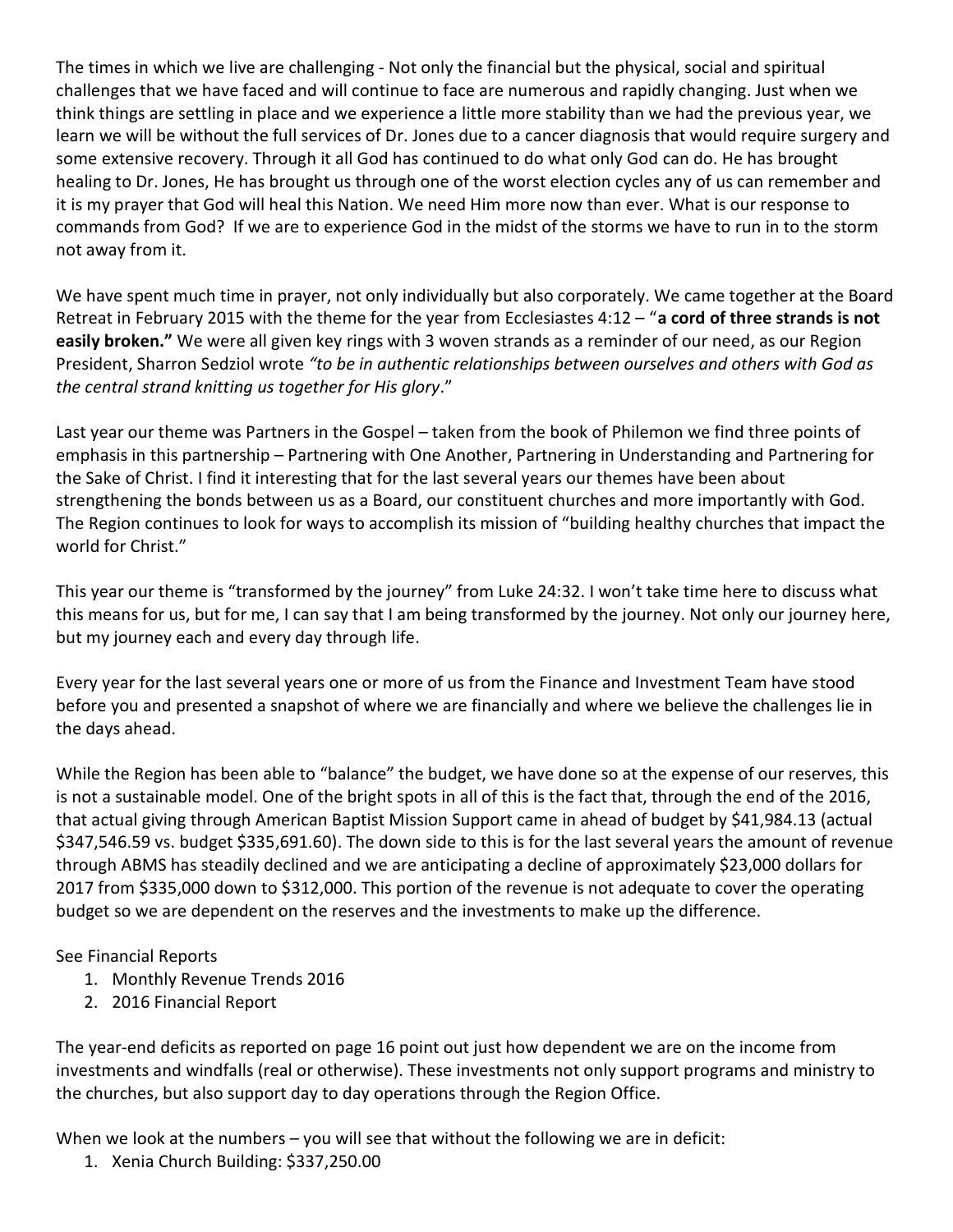- 2. Market Appreciation: \$194,046.12
- 3. Sawmill Baptist Gift: \$195,919.45
- 4. Mary Thomas Estate: \$147,940.72
- 5. Church Of The Carpenter Distribution: \$19,426.06
- 6. American Baptist Mission Support Giving greater than Budget: \$11,854.99
- 7. Closeout Interest on Sawmill: \$15,309.00
- 8. Xenia Church Rent: \$6,000.00
- 9. Other differential factors: \$4,259.05

These total adjustments to revenue are equal to: \$932,004.39

Adjustments to expenses:

- 1. Associate Regional MinisterS and Accounting Staff not yet hired: \$49,207.22
- 2. Building Expenses offset by reduced real estate taxes and refund: \$32,389.00
- 3. Baptist Foundation Incorporated (primarily Xenia, including Depreciation): (\$14,808.97)
- 4. Annual Gathering Expense: (\$6,187.26)
- 5. Other Differential Factors: (\$5,530.97)

These total adjustments to expenses are equal to \$46,069.22

Indicated Surplus = \$715,551.18 Net Total Adjustments = \$978,073.61 Surplus/(Deficit) = (\$262,522.43)

As you can see we are still operating in deficit and if it weren't for the windfalls during the year, it would be significantly worse. Are we better at the end of 2016 than 2015 – YES, BUT we cannot continue to run these deficits year over year.

If you remember there have been 3 components to these reports. I have commonly referred to them as legs on a stool. The first leg is called "stabilize", we have been able to bring some stability to the finances of the Region through various administrative and technical changes, the second leg we called "sustain" that we have sustained current ministries, as best we could, without jeopardizing the future, but the reality is, the future is in jeopardy and we have to make some very difficult decisions if we are to see the third leg or the "growth" leg.

Even though I am giving you a report as the Treasurer of the Region, I truly believe this growth is more than finances, it is also physical growth, but most importantly it is spiritual growth.

There are a number of things to think about as we move forward in 2017:

- 1. I said this last year and I will say it again I think it may be worth looking at a change in the timing of the Board Retreat – at this point it is almost too close to the end of the prior year – it is difficult to have closed books this early – (some of the reports for this weekend just arrived on Thursday)
- 2. The gap between the Retreat and the May Board meeting may be too long a full Board Meeting may not be necessary, but a joint Executive and Finance Committee meeting may be a good idea.
- 3. We are looking at Ministry Priorities this year, two of which are Youth Ministry and Donor Development, these will need to be front and center for all of us – especially Youth since we don't have Dare to Share as our ministry partner.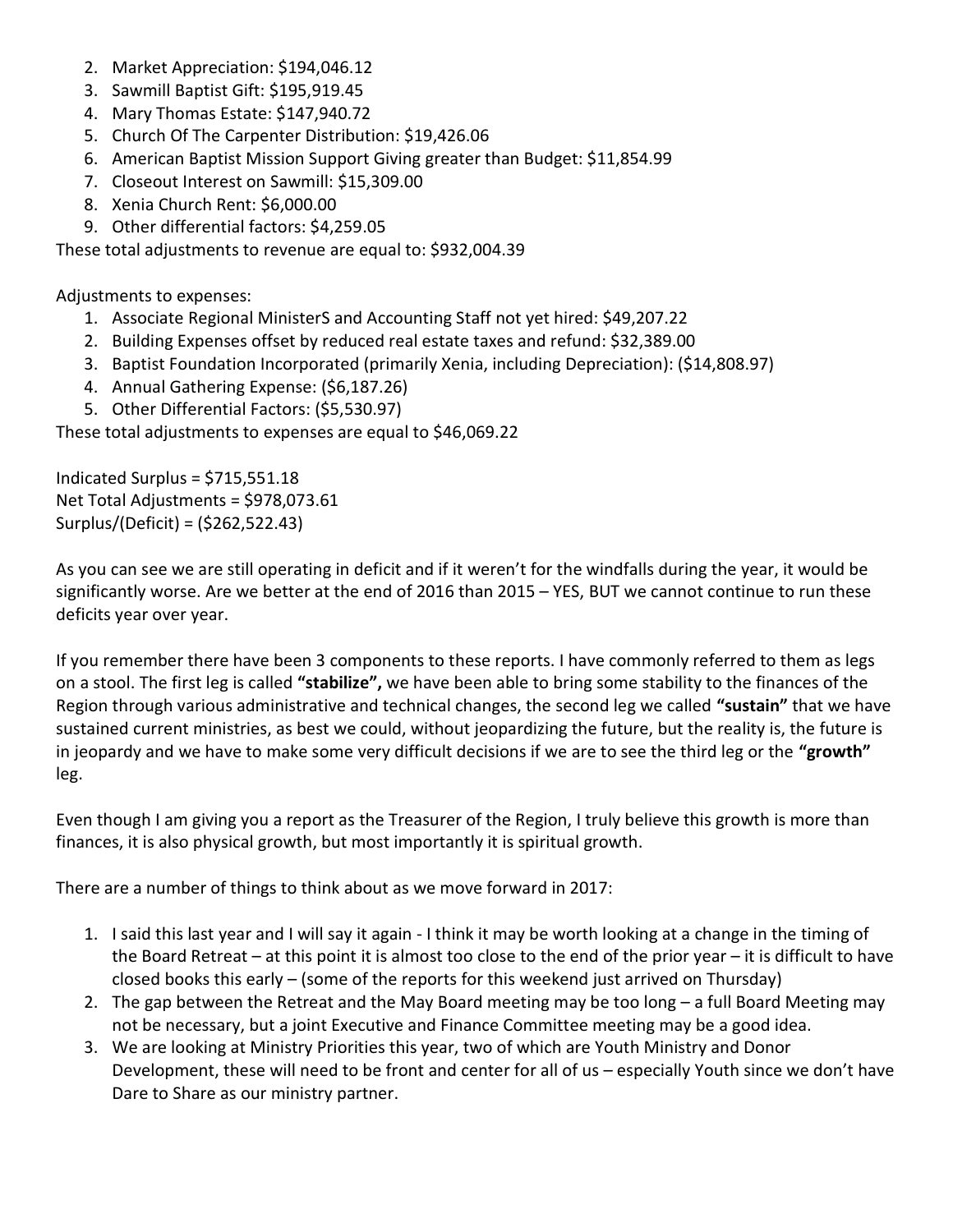Much has been accomplished over the years, but there still remains much to do. If we are to "rise up and build healthy churches that impact the world for Christ" we will need to become fully devoted "partners in the Gospel that are transformed by the journey"

For 2017 Rick shared a new budget. At the November meeting the Board approved a contingency budget. During that time period numerous issues have been discussed. American Baptist Mission Support income is a low estimate. Investment revenue is on the risky side being high. New development donor is anticipated. Grants have been added to income and shown also as expenses as it is pass through funds. Other Income line item could come from some church property incomes. Rick reviewed the line items on the expense side of the budget. Balance budget proposal of \$889, 367.00. There are several scenarios which could create a deficit. These were clarified by Denny.

Approved, motion Denny McDonald second Rita McClure.

#### Reports / Updates

#### Association Task Force

(SUBMITTED) Draft Ten of the Covenant has been distributed over various forms of media. This is helping to provide opportunities for discussions with church leaders and pastors at clergy gatherings and association meetings. These meetings have been or will take place in the fall of 2016 and the winter of 2017, including the Annual Gathering.

The Task Force will reassemble in April of 2017. At this time we will review the ideas suggested from the various meetings. A revised covenant will be prepared for the Region Board spring meeting. At the spring meeting the board will be asked to approve the Covenant. It will then be distributed over the various forms of media again. At the Annual Gathering in October 2017 a covenant signing and celebration will take place. (The celebration maybe the task force kicking up our heals that we are finally finished.)

Co-Chairs Joe Sanders Scott Johnston

Approved motion Rick Dorsal, Ken Atchison

Personnel Manual Task Force Mr. Dan Camick will have information short coming with a report for the May meeting.

Adjournment of Business Meeting Approved, motion Rita McClure, second Sharron Sedziol

WORSHIP ~ COMMUNION Denny McDonald lead singing. "Once Again", "Lead Me to the Cross"

Dr. Ernest Jones & Rev. James Willis

Benediction and Dismissal  $\sim$  Reminder  $\sim$ 

Next Board of Regional Ministries Meeting is Saturday, May 20, 2017 From 10:00 am ~ 3:00 pm at the ABC/Ohio Region Office